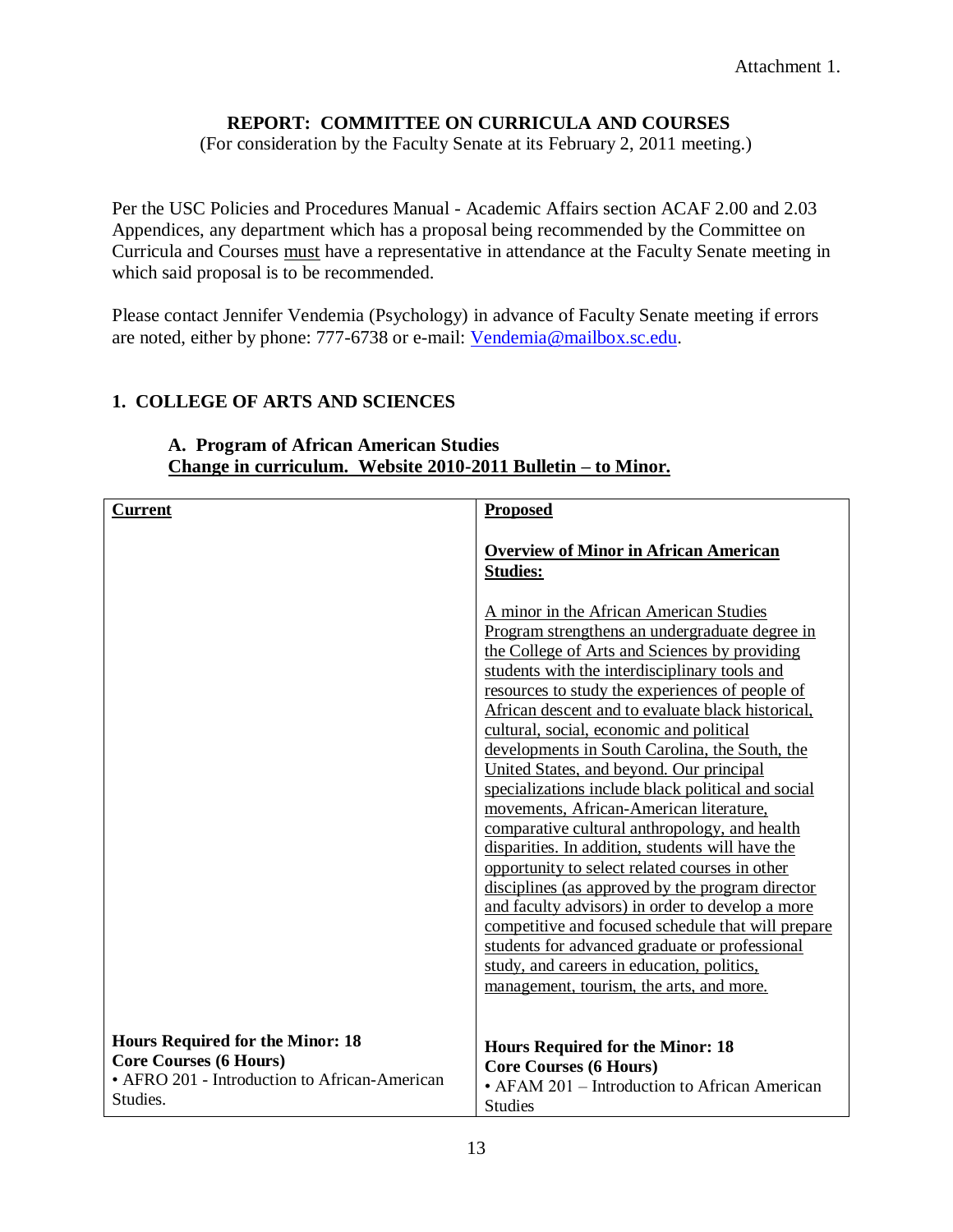| • AFRO 202 - Introduction to African-American                                          | • AFAM 202 – Introduction to African American                                       |
|----------------------------------------------------------------------------------------|-------------------------------------------------------------------------------------|
| <b>Studies</b>                                                                         | <b>Studies</b>                                                                      |
|                                                                                        |                                                                                     |
| <b>Additional Courses (12 Hours)</b><br>Choose an additional 12 hours from the courses | <b>Additional Courses (12 Hours)</b><br>• 3 hours of an AFAM course or other course |
| listed below:                                                                          | pertinent to African American Studies numbered                                      |
| • AFRO 308 - African-American Feminist Theory                                          | 200 and above as approved by program.                                               |
| • AFRO 335 - Survey of Civil Rights Movements                                          | .9 hours of AFAM courses or other courses                                           |
| • AFRO 498 - Seminar in African-American                                               | pertinent to African American Studies numbered                                      |
| <b>Studies</b>                                                                         | 300 and above as approved by program.                                               |
| • AFRO 499 - Seminar in African-American                                               |                                                                                     |
| <b>Studies</b>                                                                         | Note:                                                                               |
| • ANTH 303 - African-American Cultures                                                 |                                                                                     |
| • ANTH 307 - Cultures of Africa                                                        | No more than one Independent Study course (3                                        |
| • ANTH 576 - Archaeology of the African                                                | hours) may be applied to the minor. Independent                                     |
| Diaspora                                                                               | Study requires the approval of the Director of                                      |
| · ENGL 428A - African-American Literature I: to                                        | <b>African American Studies.</b>                                                    |
| 1903                                                                                   |                                                                                     |
| • ENGL 428B - African-American Literature II:                                          |                                                                                     |
| $1903$ – Present                                                                       |                                                                                     |
| · POLI 432 - Nationalism and Ethnicity in World                                        |                                                                                     |
| Politics                                                                               |                                                                                     |
| • POLI 446 - International Relations of Africa                                         |                                                                                     |
| • HIST 106 - Introduction to African History                                           |                                                                                     |
| • HIST 351 - Africa to 1800                                                            |                                                                                     |
| • HIST 352 - Africa since 1800                                                         |                                                                                     |
| • HIST 479 - Oral History                                                              |                                                                                     |
| • MUSC 399 - Independent Study, Note: Work to                                          |                                                                                     |
| focus in African American music and/or                                                 |                                                                                     |
| composers.                                                                             |                                                                                     |
| · PSYC 330 - Psychology and the African-                                               |                                                                                     |
| American Experience                                                                    |                                                                                     |
| • RELG 342 - The African-American Religious                                            |                                                                                     |
| Experience                                                                             |                                                                                     |
| • RELG 373 - Literature and Film of the Holocaust                                      |                                                                                     |
| • SOCY 355 - Minority Group Relations                                                  |                                                                                     |

# **B. Department of Anthropology**

# **New course**<br>ANTH 204

Plagues and the Past. (3) An overview of how plagues and epidemics have shaped human prehistory and history. How large-scale social transformations have produced forms of human/disease interactions. How infectious disease has been conceptualized at different times and by different cultural groups and treated as a threat to the social order.

#### **C. Department of Earth and Ocean Sciences Deletion**

GEOL 209 Use and Misuse of the Earth's Resources. (3)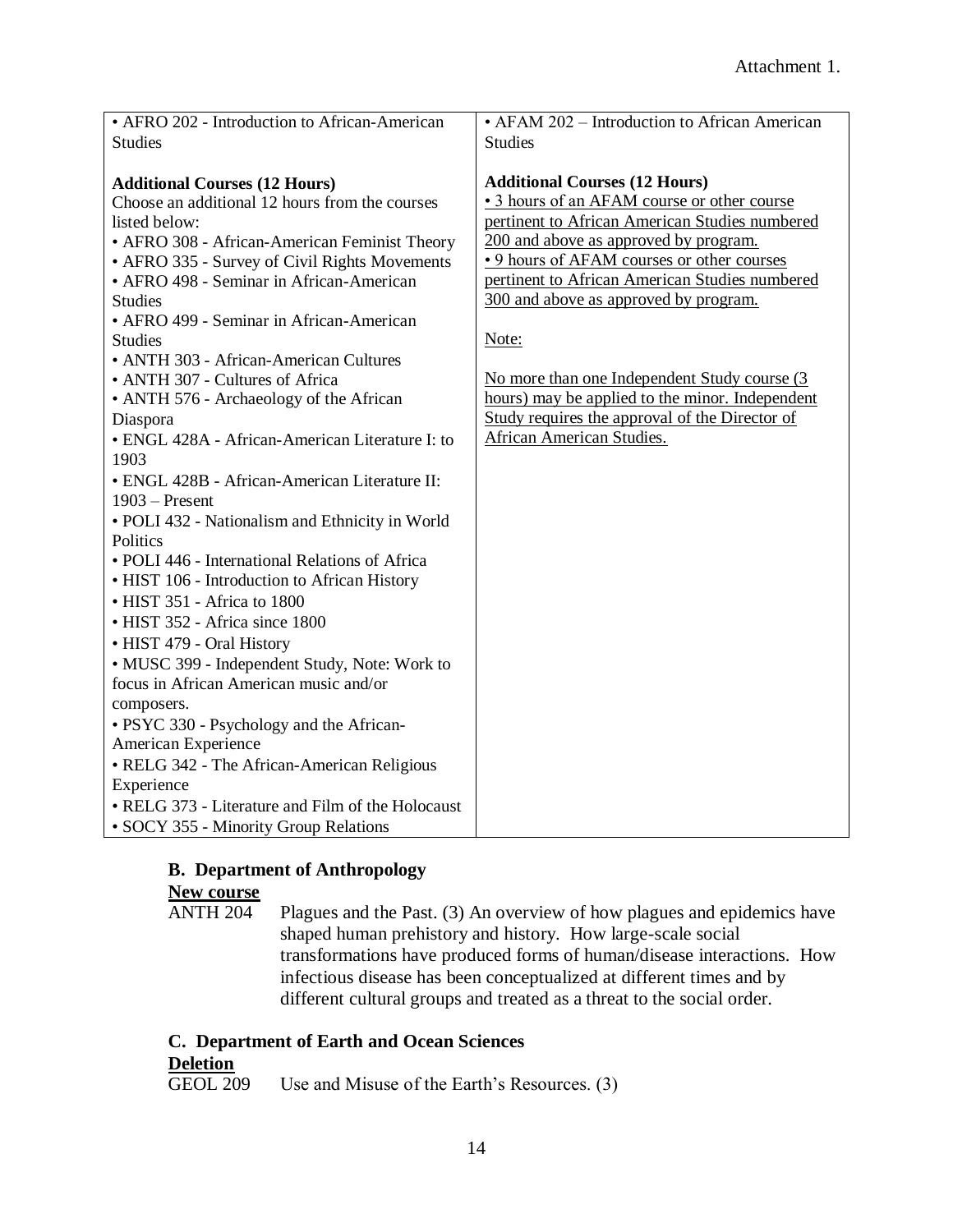# **D. School of the Environment**

# **Change in curriculum. Website 2010-2011 Bulletin – Minor in Environmental**

# **Studies.**

| <b>Current</b>                                                                                                                                                                                                                                                                                                                                                                                                                                                                                                                                                                                                                                                                                                                                                                                                                                                                                                                                                                                                                                                                                                                                                                                                                 | <b>Proposed</b>                                                                                                                                                                                                                                                                                                                                                                                                                                                                                                                                                                                                                                                                                                                                                                                                                                                                                                                                                                                                                                                                                                                                                                                                                                                                                               |
|--------------------------------------------------------------------------------------------------------------------------------------------------------------------------------------------------------------------------------------------------------------------------------------------------------------------------------------------------------------------------------------------------------------------------------------------------------------------------------------------------------------------------------------------------------------------------------------------------------------------------------------------------------------------------------------------------------------------------------------------------------------------------------------------------------------------------------------------------------------------------------------------------------------------------------------------------------------------------------------------------------------------------------------------------------------------------------------------------------------------------------------------------------------------------------------------------------------------------------|---------------------------------------------------------------------------------------------------------------------------------------------------------------------------------------------------------------------------------------------------------------------------------------------------------------------------------------------------------------------------------------------------------------------------------------------------------------------------------------------------------------------------------------------------------------------------------------------------------------------------------------------------------------------------------------------------------------------------------------------------------------------------------------------------------------------------------------------------------------------------------------------------------------------------------------------------------------------------------------------------------------------------------------------------------------------------------------------------------------------------------------------------------------------------------------------------------------------------------------------------------------------------------------------------------------|
| Additional Requirements Selected from List of<br><b>Approved Courses (6 Hours)</b>                                                                                                                                                                                                                                                                                                                                                                                                                                                                                                                                                                                                                                                                                                                                                                                                                                                                                                                                                                                                                                                                                                                                             | Additional Requirements Selected from List of<br><b>Approved Courses (6 Hours)</b>                                                                                                                                                                                                                                                                                                                                                                                                                                                                                                                                                                                                                                                                                                                                                                                                                                                                                                                                                                                                                                                                                                                                                                                                                            |
| <b>College of Arts and Sciences (Curriculum II) or</b><br><b>College of Engineering and Computing Majors</b>                                                                                                                                                                                                                                                                                                                                                                                                                                                                                                                                                                                                                                                                                                                                                                                                                                                                                                                                                                                                                                                                                                                   | <b>College of Arts and Sciences (Curriculum II) or</b><br><b>College of Engineering and Computing Majors</b>                                                                                                                                                                                                                                                                                                                                                                                                                                                                                                                                                                                                                                                                                                                                                                                                                                                                                                                                                                                                                                                                                                                                                                                                  |
| Selectives for students majoring in the College of Arts<br>and Sciences (curriculum II) or College of Engineering<br>and Information Technology:<br>ANTH 565 - Health and Disease in the Past<br>$\bullet$<br>ENVR 399 - Independent Study<br>٠<br>GEOG 346 - Climate and Society<br>$\bullet$<br>GEOG 347 - Water as a Resource<br>$\bullet$<br>GEOG 516 - Coastal Zone Management<br>$\bullet$<br>GEOG 530 - Environmental Hazards<br>$\bullet$<br>GEOG 566 - Social Aspects of Environmental<br>$\bullet$<br><b>Planning and Management</b><br>GEOG 568 - Human Dimensions of Global<br>٠<br><b>Environmental Change</b><br>GEOG 569 - Environment and Development<br>٠<br>HIST 448 - American Environmental History<br>$\bullet$<br>JOUR 562 - The Journalism of Science and<br>$\bullet$<br><b>Technology</b><br>POLI 368 - Interest Groups and Social<br>٠<br><b>Movements</b><br>POLI 380 - Comparative Politics of Developing<br>Countries<br>POLI 421 - Law and Contemporary International<br>٠<br><b>Problems</b><br>POLI 431 - Science, Technology, and Public<br>٠<br>Policy<br>SOCY 315 - World Population: Problems and<br>٠<br><b>Policies</b><br>SEGL 307 - Literature and Nature (only at USC<br>Spartanburg) | Selectives for students majoring in the College of Arts<br>and Sciences (curriculum II) or College of Engineering<br>and Information Technology:<br>ANTH 565 - Health and Disease in the Past<br>$\bullet$<br>ENVR 399 - Independent Study<br>٠<br>GEOG 346 - Climate and Society<br>٠<br>GEOG 347 - Water as a Resource<br>٠<br>GEOG 360 - Geography of Wind<br>٠<br>GEOG 516 - Coastal Zone Management<br>٠<br>GEOG 530 - Environmental Hazards<br>٠<br>GEOG 566 - Social Aspects of Environmental<br>٠<br><b>Planning and Management</b><br>GEOG 568 - Human Dimensions of Global<br>٠<br><b>Environmental Change</b><br>GEOG 569 - Environment and Development<br>٠<br><b>GERM 295 - Green Technology in Germany</b><br>٠<br>HIST 448 - American Environmental History<br>$\bullet$<br>JOUR 562 - The Journalism of Science and<br>$\bullet$<br><b>Technology</b><br>POLI 368 - Interest Groups and Social<br>٠<br><b>Movements</b><br>POLI 380 - Comparative Politics of Developing<br>$\bullet$<br><b>Countries</b><br>POLI 421 - Law and Contemporary International<br>$\bullet$<br><b>Problems</b><br>POLI 431 - Science, Technology, and Public<br>٠<br>Policy<br>SOCY 315 - World Population: Problems and<br>٠<br><b>Policies</b><br>SEGL 307 - Literature and Nature (only at USC<br>Spartanburg) |
| College of Liberal Arts Curriculum I or College of<br><b>Hospitality, Retail, and Sport Management Majors</b>                                                                                                                                                                                                                                                                                                                                                                                                                                                                                                                                                                                                                                                                                                                                                                                                                                                                                                                                                                                                                                                                                                                  | <b>College of Arts and Sciences (Curriculum I) or</b><br><b>College of Hospitality, Retail, and Sport Management</b><br><b>Majors</b>                                                                                                                                                                                                                                                                                                                                                                                                                                                                                                                                                                                                                                                                                                                                                                                                                                                                                                                                                                                                                                                                                                                                                                         |
| BIOL 301 - Ecology and Evolution<br>BIOL 570 - Principles of Ecology<br><b>CHEM 321 - Quantitative Analysis</b><br>ENVR 399 - Independent Study                                                                                                                                                                                                                                                                                                                                                                                                                                                                                                                                                                                                                                                                                                                                                                                                                                                                                                                                                                                                                                                                                | BIOL 301 - Ecology and Evolution<br><b>BIOL 570 - Principles of Ecology</b><br>CHEM 321 - Quantitative Analysis<br>٠<br>ENVR 399 - Independent Study                                                                                                                                                                                                                                                                                                                                                                                                                                                                                                                                                                                                                                                                                                                                                                                                                                                                                                                                                                                                                                                                                                                                                          |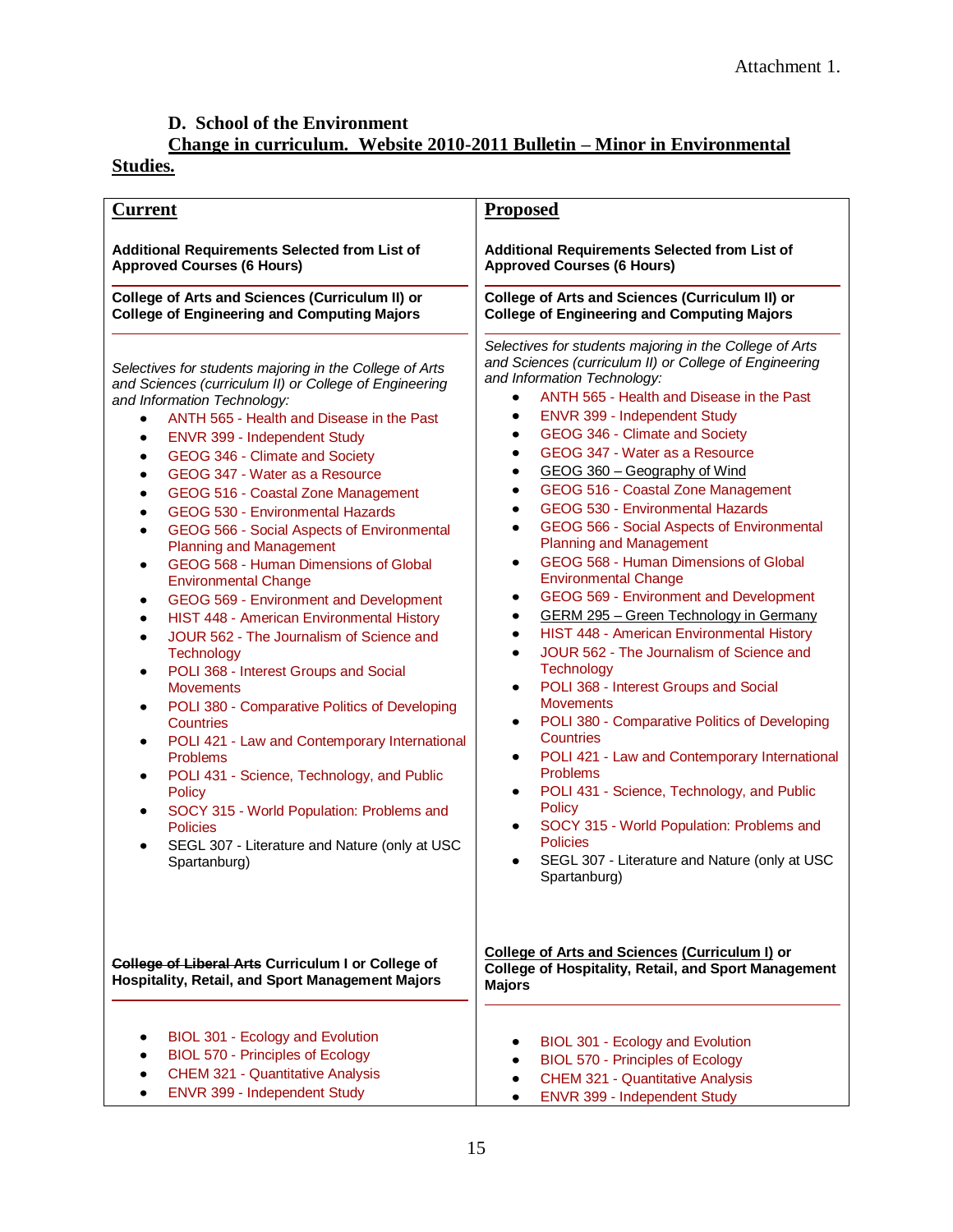| GEOG 346 - Climate and Society<br>٠<br>GEOG 347 - Water as a Resource<br>GEOG 371 - Air Pollution Climatology<br>GEOG 560 - Source Materials for Geographic<br>Instruction<br>GEOG 561 - Geographic Concepts for Teachers<br>٠<br>GEOG 570 - Geography of Public Land and<br><b>Water Policy</b><br>MSCI 390 - Science and Environmental Policy<br>$\bullet$<br>ECIV 350 - Introduction to Environmental<br>Engineering<br>ECIV 551 - Elements of Water and Wastewater<br>$\bullet$<br><b>Treatment</b><br><b>ENCP 540 - Environmentally Conscious</b><br>$\bullet$<br>Manufacturing<br>STAT 519 - Sampling<br>٠ | GEOG 346 - Climate and Society<br>٠<br>GEOG 347 - Water as a Resource<br>GEOG 360 Geography of Wind<br><b>GEOG 371 - Air Pollution Climatology</b><br>٠<br>GEOG 560 - Source Materials for Geographic<br>$\bullet$<br>Instruction<br>GEOG 561 - Geographic Concepts for Teachers<br>٠<br>GEOG 570 - Geography of Public Land and<br>٠<br><b>Water Policy</b><br>MSCI 390 - Science and Environmental Policy<br>٠<br>ECIV 350 - Introduction to Environmental<br>$\bullet$<br>Engineering<br>ECIV 551 - Elements of Water and Wastewater<br>$\bullet$<br><b>Treatment</b><br><b>ENCP 540 - Environmentally Conscious</b><br>$\bullet$<br>Manufacturing<br>STAT 519 - Sampling<br>$\bullet$ |
|------------------------------------------------------------------------------------------------------------------------------------------------------------------------------------------------------------------------------------------------------------------------------------------------------------------------------------------------------------------------------------------------------------------------------------------------------------------------------------------------------------------------------------------------------------------------------------------------------------------|-------------------------------------------------------------------------------------------------------------------------------------------------------------------------------------------------------------------------------------------------------------------------------------------------------------------------------------------------------------------------------------------------------------------------------------------------------------------------------------------------------------------------------------------------------------------------------------------------------------------------------------------------------------------------------------------|
|                                                                                                                                                                                                                                                                                                                                                                                                                                                                                                                                                                                                                  |                                                                                                                                                                                                                                                                                                                                                                                                                                                                                                                                                                                                                                                                                           |
|                                                                                                                                                                                                                                                                                                                                                                                                                                                                                                                                                                                                                  |                                                                                                                                                                                                                                                                                                                                                                                                                                                                                                                                                                                                                                                                                           |

# **Change in curriculum. Website 2010-2011 Bulletin – Correction of hours for BS in Environmental Science.**

| <b>Current</b>                                    | <b>Proposed</b>                                   |
|---------------------------------------------------|---------------------------------------------------|
| Group II                                          | Group II                                          |
| <b>Mathematics/Statistics (44-Hours)</b>          | <b>Mathematics/Statistics (14 Hours)</b>          |
| • MATH 141 - Calculus I                           | • MATH 141 - Calculus I                           |
| • MATH 142 - Calculus II                          | • MATH 142 - Calculus II                          |
| • STAT 515 - Statistical Methods I                | • STAT 515 - Statistical Methods I                |
| • CSCE 102 - General Applications Programming (or | • CSCE 102 - General Applications Programming (or |
| higher)                                           | higher)                                           |

#### **Change in curriculum. Website 2010-2011 Bulletin – Additional course choices for BS in Environmental Science .**

| <b>Current</b>                                                            | <b>Proposed</b>                                                     |
|---------------------------------------------------------------------------|---------------------------------------------------------------------|
| <b>Group IV</b>                                                           | <b>Group IV</b>                                                     |
| <b>Social Sciences (9 Hours)</b>                                          | <b>Social Sciences (9 Hours)</b>                                    |
| Select one of the following:                                              | Select one of the following:                                        |
| • ENVR 548 - Environmental Economics<br>• POLI 478 - Environmental Policy | • ENVR 548 - Environmental Economics<br>• POLI 477 - Green Politics |
|                                                                           | • POLI 478 - Environmental Policy                                   |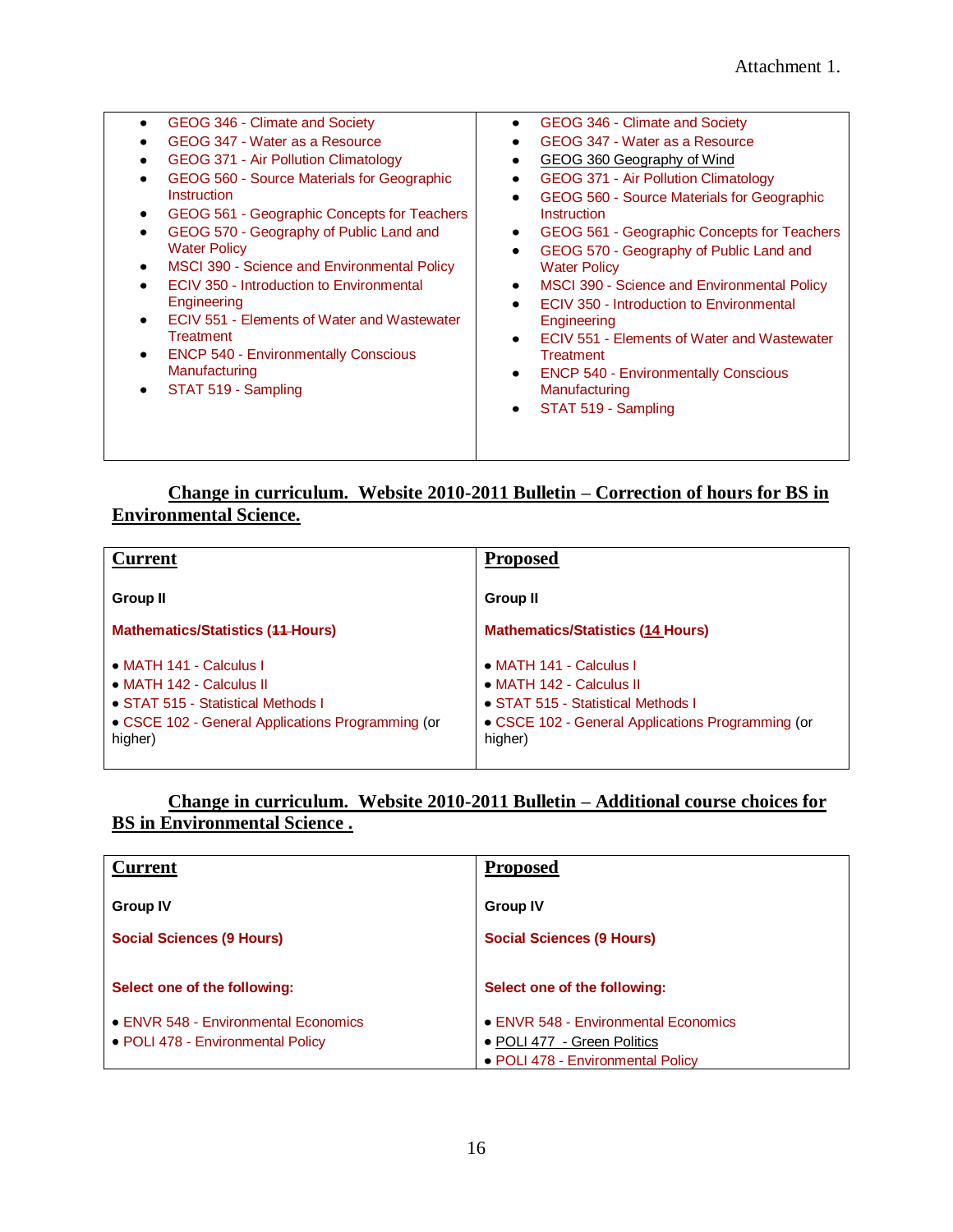| <b>Current</b>                                                                                                                            | <b>Proposed</b>                                                                                                                                                                       |
|-------------------------------------------------------------------------------------------------------------------------------------------|---------------------------------------------------------------------------------------------------------------------------------------------------------------------------------------|
| <b>Courses Acceptable for Major Credit</b><br>From the Earth and Marine Sciences:                                                         | <b>Courses Acceptable for Major Credit</b><br>From the Earth and Marine Sciences:                                                                                                     |
| • MSCI 305 - Ocean Data Analysis<br>• MSCI 312 - Physical and Chemical Oceanography<br>• MSCI 450 - Principles of Biological Oceanography | • MSCI 305 - Ocean Data Analysis<br>• MSCI 311 - Biology of Marine Organisms<br>• MSCI 312 - Physical and Chemical Oceanography<br>• MSCI 450 - Principles of Biological Oceanography |

| <b>Current</b>                                                                                                 | <b>Proposed</b>                                                                                                                                                |
|----------------------------------------------------------------------------------------------------------------|----------------------------------------------------------------------------------------------------------------------------------------------------------------|
| <b>Courses Acceptable for Major Credit</b><br><b>From the Geographical Sciences:</b>                           | <b>Courses Acceptable for Major Credit</b><br>From the Geographical Sciences:                                                                                  |
| • GEOG 202 - Weather and Climate.<br>• GEOG 346 - Climate and Society<br>• GEOG 347 - Water as a Resource<br>٠ | • GEOG 202 - Weather and Climate.<br>• GEOG 343 - Human Impact on the Environment<br>• GEOG 346 - Climate and Society<br>• GEOG 347 - Water as a Resource<br>٠ |

| <b>Current</b>                                                                              | <b>Proposed</b>                                                                                                                                      |
|---------------------------------------------------------------------------------------------|------------------------------------------------------------------------------------------------------------------------------------------------------|
| <b>Courses Acceptable for Major Credit</b><br>From Mathematics, Statistics and Engineering: | <b>Courses Acceptable for Major Credit</b><br>From Mathematics, Statistics and Engineering:                                                          |
| • MATH 523 - Mathematical Modeling of Population<br><b>Biology</b>                          | • MATH 241 - Vector Calculus<br>• MATH 242 - Elementary Differential Equations<br>• MATH 523 - Mathematical Modeling of Population<br><b>Biology</b> |

#### **E. Department of Languages, Literatures, and Cultures**

# **New course**

GERM 518 German Sociolinguistics. [=LING 548] (3) Introduction to the study of variation in Modern German. Traditional German dialectology and dialect geography, language and society, multilingualism in the German-speaking countries, German in contact with other languages.

#### **F. Program of Linguistics**

# **New course**

German Sociolinguistics. [=GERM 518] (3) Introduction to the study of variation in Modern German. Traditional German dialectology and dialect geography, language and society, multilingualism in the German-speaking countries, German in contact with other languages.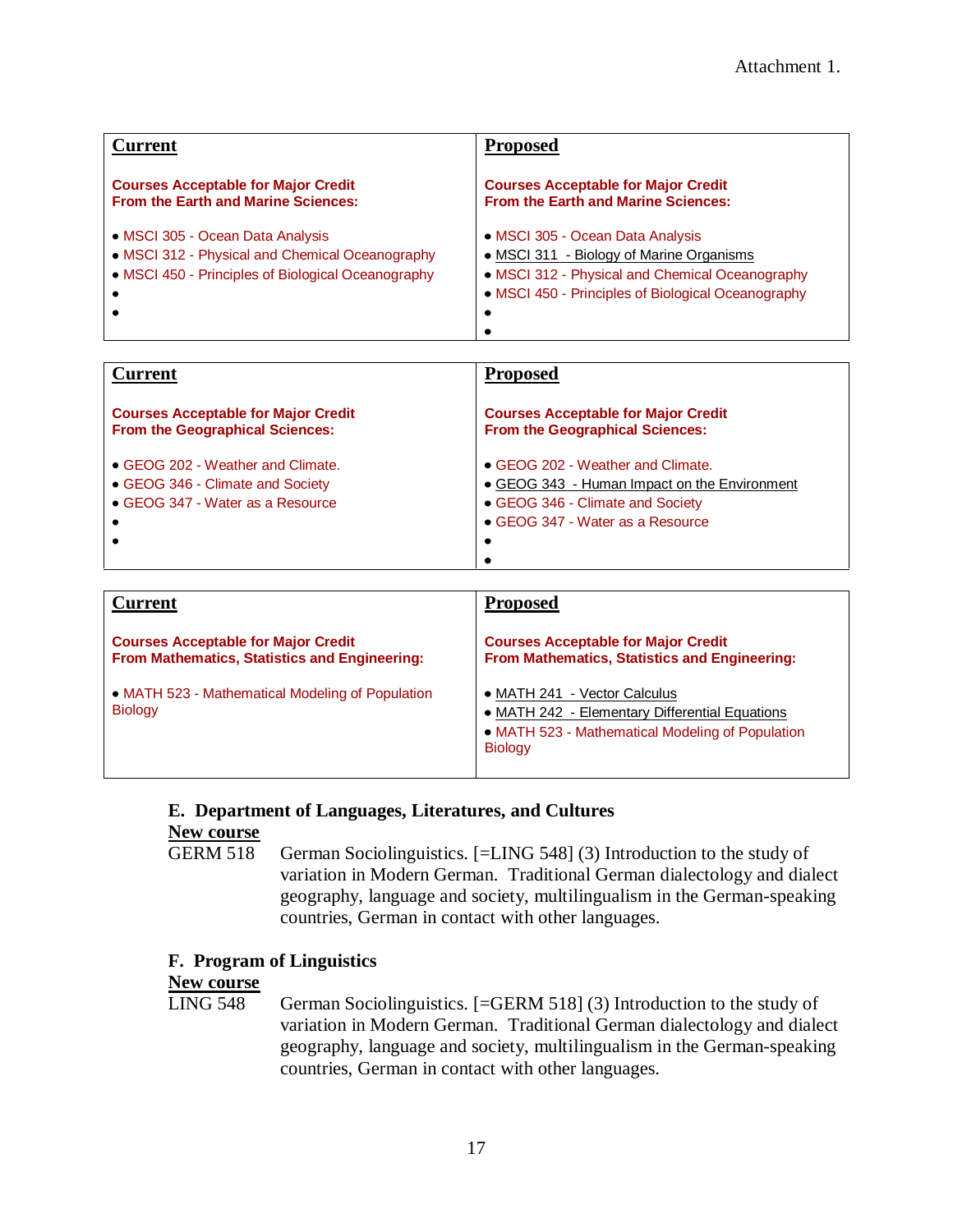# **G. Program of Marine Science Change in curriculum. Website 2010-2011 Bulletin – update to Minor in Marine**

#### **Science**

| Current                                                                                                                                                                  | <b>Proposed</b>                                                                                                                                                                                                                                                                                                                                                                  |
|--------------------------------------------------------------------------------------------------------------------------------------------------------------------------|----------------------------------------------------------------------------------------------------------------------------------------------------------------------------------------------------------------------------------------------------------------------------------------------------------------------------------------------------------------------------------|
| <b>Additional Courses</b>                                                                                                                                                | <b>Additional Courses</b>                                                                                                                                                                                                                                                                                                                                                        |
| • At least two additional approved Marine Science Major<br>Credit courses at the 300-600 level for a total of eighteen<br>(18) credits (not including MSCI 101 and 102). | • An additional 10 credit hours of Marine Science Major<br>Courses must also be completed for a total of 18 credit<br>hours numbered 301 and above. Courses applied<br>toward general education requirements cannot be<br>counted toward the minor. No course may satisfy both<br>major and minor requirements. All minor courses must<br>be passed with a grade of C or better. |

#### **H. Department of Religious Studies Change in course number**

| From: RELG 314                     | Religion and Culture (3)                                                     |
|------------------------------------|------------------------------------------------------------------------------|
| $T_{\rm{eff}}$ DEI $\alpha$ $2\pi$ | $\mathbf{D} \cdot \mathbf{1}$ $\mathbf{L} \cdot \mathbf{L} \cdot \mathbf{L}$ |

- To: RELG 375 Religion and Culture (3)
	- **I. Department of Theatre and Dance**

#### **New courses**

DANC 450 Musical Theatre Workshop. [=THEA 450, MUSC 450] (2) Intensive musical theatre training in areas of song interpretation, musical theatre, dance, voice and acting. **Proposed Effective Term: May Session**

THEA 450 Musical Theatre Workshop. [=DANC 450, MUSC 450] (2) Intensive musical theatre training in areas of song interpretation, musical theatre, dance, voice and acting. **Proposed Effective Term: May Session**

## **Change in cross-listing**

From: DANC 475 Inner Mastery Through Movement. (3) A mind/body integration course designed for performing artists. To: DANC 475 Inner Mastery Through Movement. [=THEA 375] (3) A mind/body integration course designed for performing artists. **Proposed Effective Term: May Session**

## **New course**

THEA 375 Inner Mastery Through Movement. [=DANC 475] (3) A mind/body integration course designed for performing artists. **Proposed Effective Term: May Session**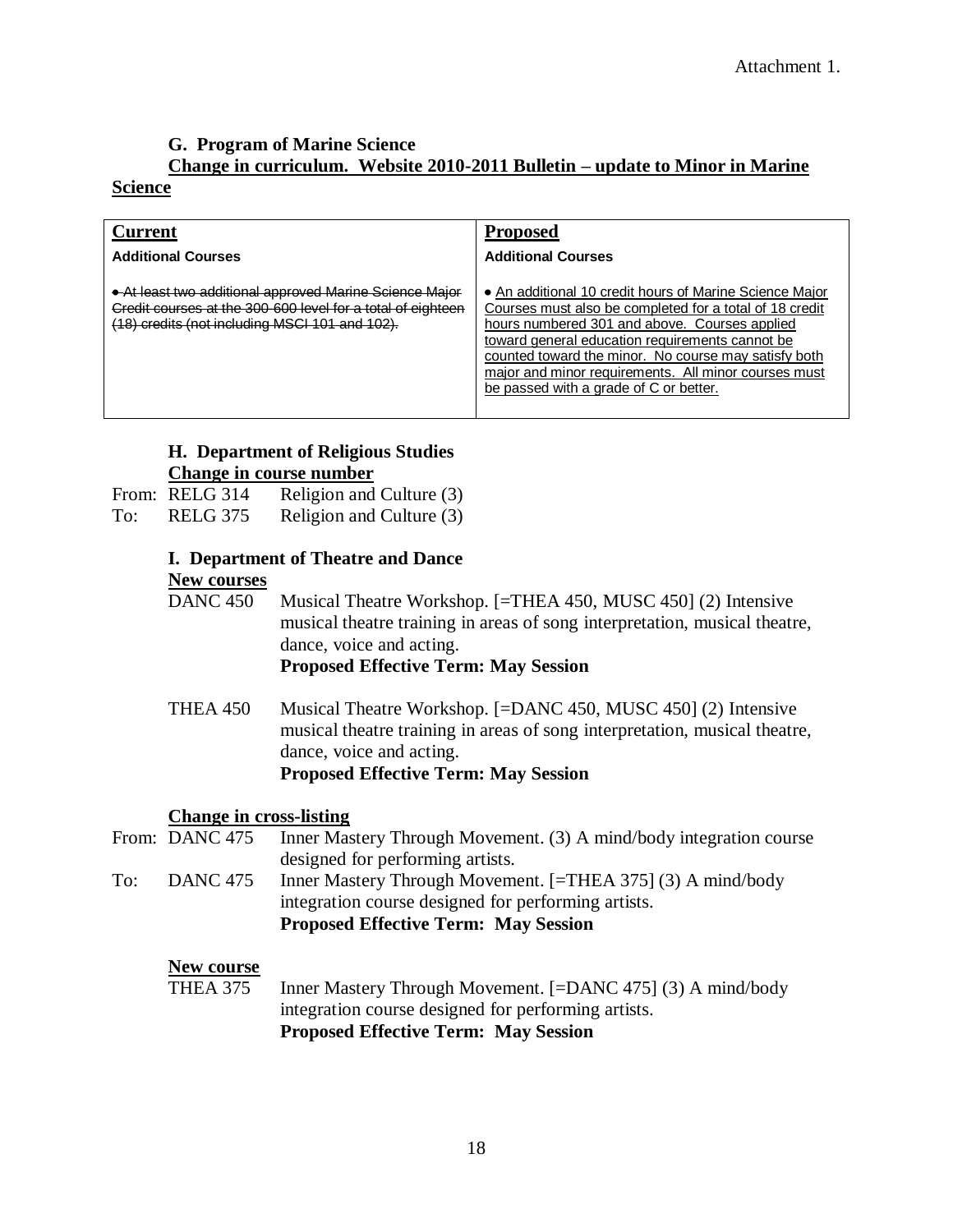# **2. COLLEGE OF ENGINEERING AND COMPUTING**

#### **A. Biomedical Engineering Program Change in curriculum. Website 2010-2011 Bulletin – addition.**

| <b>Current</b>                                                                                | <b>Proposed</b>                                                   |
|-----------------------------------------------------------------------------------------------|-------------------------------------------------------------------|
| 13 credit hours of college chemistry:                                                         | 13 credit hours of college chemistry:                             |
| CHEM 111 - General Chemistry I<br>CHEM 112 - General Chemistry II                             | CHEM 111 - General Chemistry I<br>CHEM 112 - General Chemistry II |
| CHEM 333 - Organic Chemistry I<br>CHEM 333L - Comprehensive Organic Chemistry<br>Laboratory I | CHEM 333 - Organic Chemistry I                                    |
|                                                                                               | Plus 2 hours of chemistry lab:                                    |
|                                                                                               | CHEM 333L - Comprehensive Organic Chemistry<br>Laboratory I       |
|                                                                                               | or<br><b>CHEM 331L - Essentials of Organic Chemistry</b>          |
|                                                                                               | Laboratory I<br>and Chemistry Laboratory Elective (1 Hour)        |

# **Change in prerequisites**

|     | From: BMEN 301  | Professional Development and Ethics in Biomedical Engineering III. (1)<br>(Prereq: BMEN 201)                                |
|-----|-----------------|-----------------------------------------------------------------------------------------------------------------------------|
| To: | <b>BMEN 301</b> | Professional Development and Ethics in Biomedical Engineering III. (1)<br>(Prereq: BMEN 201, upper division standing)       |
|     | From: BMEN 321  | Biomedical Circuits and Systems. (3) (Prereq: MATH 242, BMEN 211,<br>PHYS 212, BIOL 302)                                    |
| To: | <b>BMEN 321</b> | Biomedical Circuits and Systems. (3) (Prereq: MATH 242, BMEN 211,<br>PHYS 212, BIOL 302, upper division standing)           |
|     | From: BMEN 354  | Transport in Biological Systems. (3) (Prereq: MATH 242, BMEN 211,<br><b>ECHE 320)</b>                                       |
| To: | <b>BMEN 354</b> | Transport in Biological Systems. (3) (Prereq: MATH 242, BMEN 211,<br>ECHE 320, upper division standing)                     |
|     | From: BMEN 361  | Biomedical Measurement and Instrumentation. (3) (Prereq: BMEN 260,<br><b>BMEN 321)</b>                                      |
| To: | <b>BMEN 361</b> | Biomedical Measurement and Instrumentation. (3) (Prereq: BMEN 260,<br>BMEN 321, upper division standing)                    |
|     | From: BMEN 390  | Thermodynamics and Kinetics in Biomolecular Systems. (3) (Prereq:<br>MATH 242, BMEN 211, BIOL 244/EXSC 224, CHEM 333)       |
| To: | <b>BMEN 390</b> | Thermodynamics and Kinetics in Biomolecular Systems. (3) (Prereq:<br>MATH 242, BMEN 211, BIOL 244/EXSC 224, CHEM 333, upper |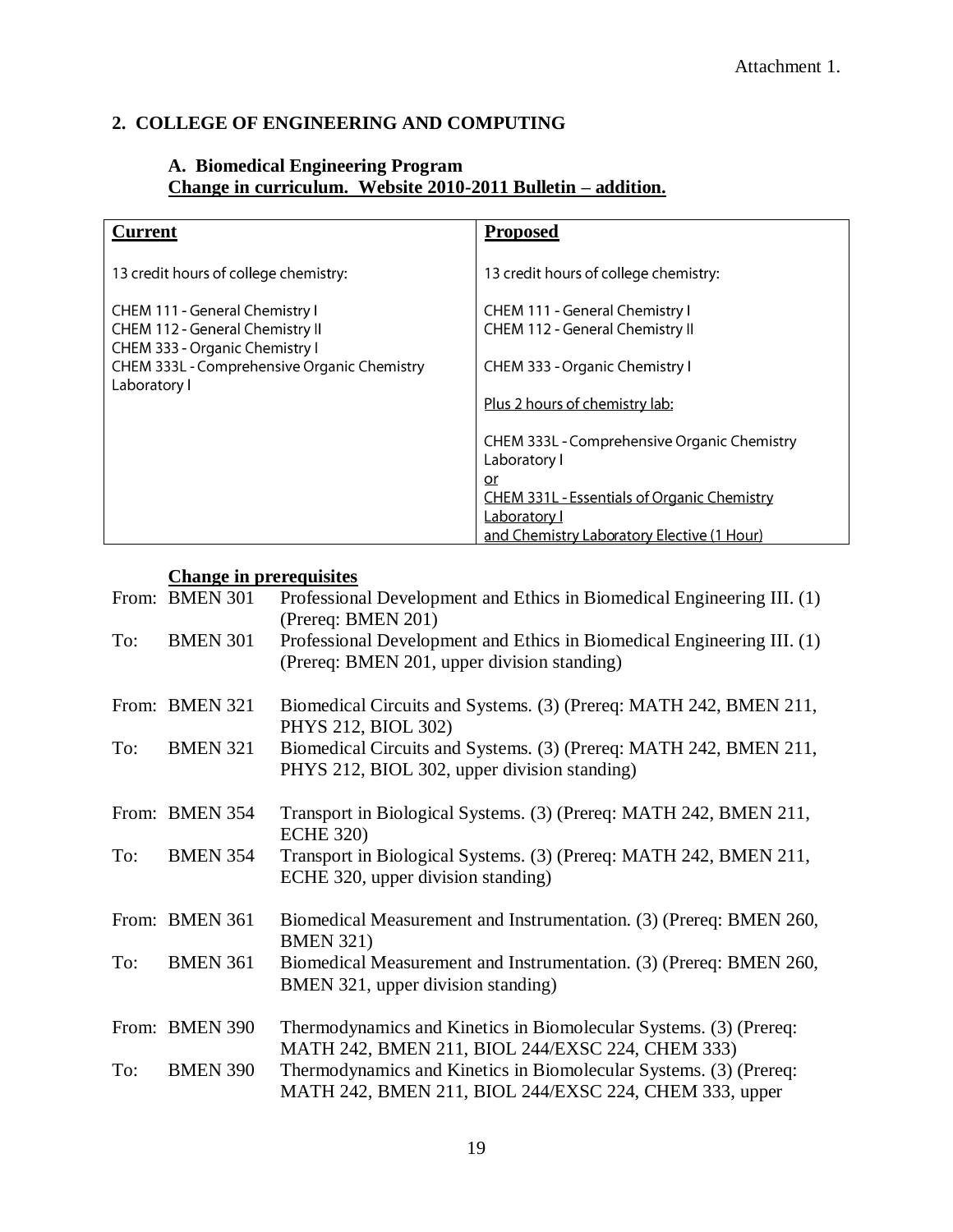## division standing)

| Senior Biomedical Engineering Design I. (3) (Prereq: BMEN 361, BMEN                                                                      |
|------------------------------------------------------------------------------------------------------------------------------------------|
| Senior Biomedical Engineering Design I. (3) (Prereq: BMEN 361, BMEN                                                                      |
| Senior Biomedical Engineering Design II. (3) (Prereq: BMEN 427)<br>Senior Biomedical Engineering Design II. (3) (Prereq: BMEN 427, upper |
|                                                                                                                                          |

#### **B. Department of Electrical Engineering Change in title and prerequisite**

|     |                | Channel in the annual providence                               |
|-----|----------------|----------------------------------------------------------------|
|     | From: ELCT 361 | Electromagnetics I. (3) (Prereq: PHYS 212, MATH 241, ELCT 222) |
| To: | ELCT 361       | Electromagnetics. (3) (Prereq: PHYS 212, MATH 241, ELCT 221)   |

## **3. SCHOOL OF MUSIC**

# **Change in curriculum. Website 2010-2011 Bulletin – Bachelor Music with emphasis in music education.**

| <b>Current</b>                                                                                                                                                                                                                                                                                                                           | <b>Proposed</b>                                                                                                                                                                                                                                                                                                                                  |
|------------------------------------------------------------------------------------------------------------------------------------------------------------------------------------------------------------------------------------------------------------------------------------------------------------------------------------------|--------------------------------------------------------------------------------------------------------------------------------------------------------------------------------------------------------------------------------------------------------------------------------------------------------------------------------------------------|
| <b>Music, B.M. (Music Education - Instrumental</b>                                                                                                                                                                                                                                                                                       | Music, B.M. (Music Education - Instrumental                                                                                                                                                                                                                                                                                                      |
| <b>Emphasis</b> )                                                                                                                                                                                                                                                                                                                        | <b>Emphasis</b> )                                                                                                                                                                                                                                                                                                                                |
| <b>4. Professional Education Requirements (22)</b><br>Hours)<br>$(10$ Hours)<br><b>MUED 200 - Music Education Practicum</b><br>EDFN 300 - Schools In Communities<br>EDPY 401 - Learners and the Diversity of Learning<br><b>EDTE 402 - Teachers and Teaching</b><br>Directed teaching (12 Hours)<br>MUED 477 - Directed Teaching (Music) | <b>4. Professional Education Requirements (22)</b><br>Hours)<br>$(10$ Hours)<br>MUED 200 – Music Education Practicum<br><u>EDTE 201 – Classroom Inquiry with Technology</u><br>EDFN 300 - Schools in Communities<br>EDPY 401 – Learners and the Diversity of<br>Learning<br>Directed Teaching (12 Hours)<br>MUED 477 – Directed Teaching (Music) |
| Music, B.M. (Music Education - Choral                                                                                                                                                                                                                                                                                                    | Music, B.M. (Music Education – Choral                                                                                                                                                                                                                                                                                                            |
| <b>Emphasis</b> )                                                                                                                                                                                                                                                                                                                        | <b>Emphasis</b> )                                                                                                                                                                                                                                                                                                                                |
| <b>4. Professional Education Requirements (22)</b>                                                                                                                                                                                                                                                                                       | 4. Professional Education Requirements (22                                                                                                                                                                                                                                                                                                       |
| hours)                                                                                                                                                                                                                                                                                                                                   | hours)                                                                                                                                                                                                                                                                                                                                           |
| $(10$ Hours)                                                                                                                                                                                                                                                                                                                             | $(10$ Hours)                                                                                                                                                                                                                                                                                                                                     |
| <b>MUED 200 - Music Education Practicum</b>                                                                                                                                                                                                                                                                                              | MUED 200 – Music Education Practicum                                                                                                                                                                                                                                                                                                             |
| <b>EDFN 300 - Schools In Communities</b>                                                                                                                                                                                                                                                                                                 | <u>EDTE 201 – Classroom Inquiry with Technology</u>                                                                                                                                                                                                                                                                                              |
| EDPY 401 - Learners and the Diversity of Learning                                                                                                                                                                                                                                                                                        | EDFN 300 – Schools in Communities                                                                                                                                                                                                                                                                                                                |
| EDTE 402 - Teachers and Teaching                                                                                                                                                                                                                                                                                                         | EDPY 401 – Learners and the Diversity of                                                                                                                                                                                                                                                                                                         |
| Directed Teaching (12 Hours)                                                                                                                                                                                                                                                                                                             | Learning                                                                                                                                                                                                                                                                                                                                         |
| MUED 477 - Directed Teaching (Music)                                                                                                                                                                                                                                                                                                     | Directed Teaching (12 Hours)                                                                                                                                                                                                                                                                                                                     |